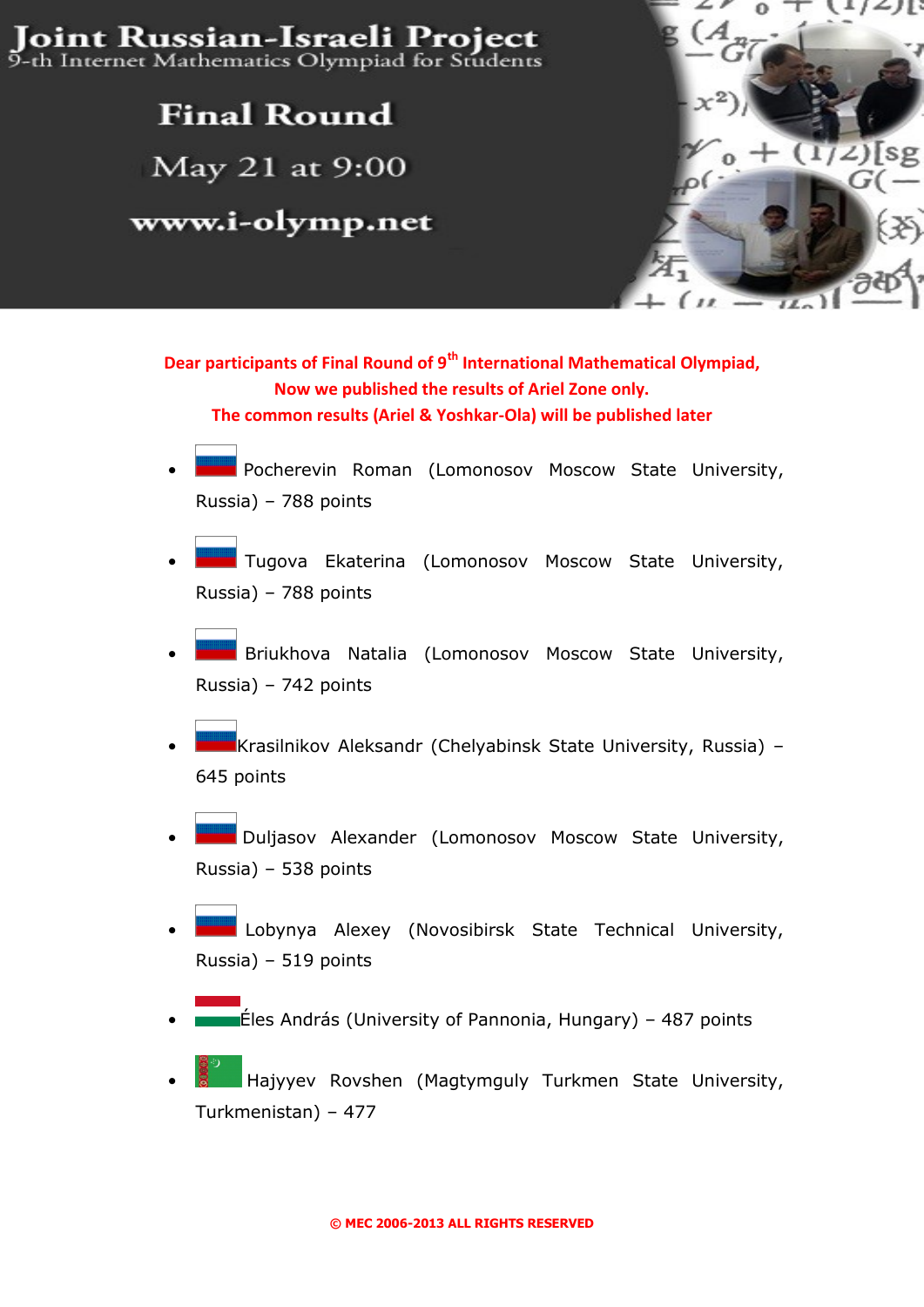# Joint Russian-Israeli Project

9-th Internet Mathematics Olympiad for Students

## **Final Round**

May 21 at 9:00

### www.i-olymp.net

- $\int$
- Izbekov Erchimen (North-Eastern Federal University, Russia) 384 points
- Morkisz Pawel (AGH University of Science and Technology in Cracow, Poland) – 366 points
- Wang Yi-Fu (South University of Science and Technology of China) – 357 points
- Durdymyradov Kerven (Magtymguly Turkmen State University, Turkmenistan) – 341 points
- Motukov Gurtmyrat (Magtymguly Turkmen State University, Turkmenistan) – 321 points
- Chen Si-Ying (South University of Science and Technology of China) – 313 points
- Ermetov Yusupbay (Magtymguly Turkmen State University, Turkmenistan) – 313 points
- Agamyradov Palvan (Magtymguly Turkmen State University, Turkmenistan) – 309 points
- Danilov Nikita (Novosibirsk State Technical University, Russia) – 296 points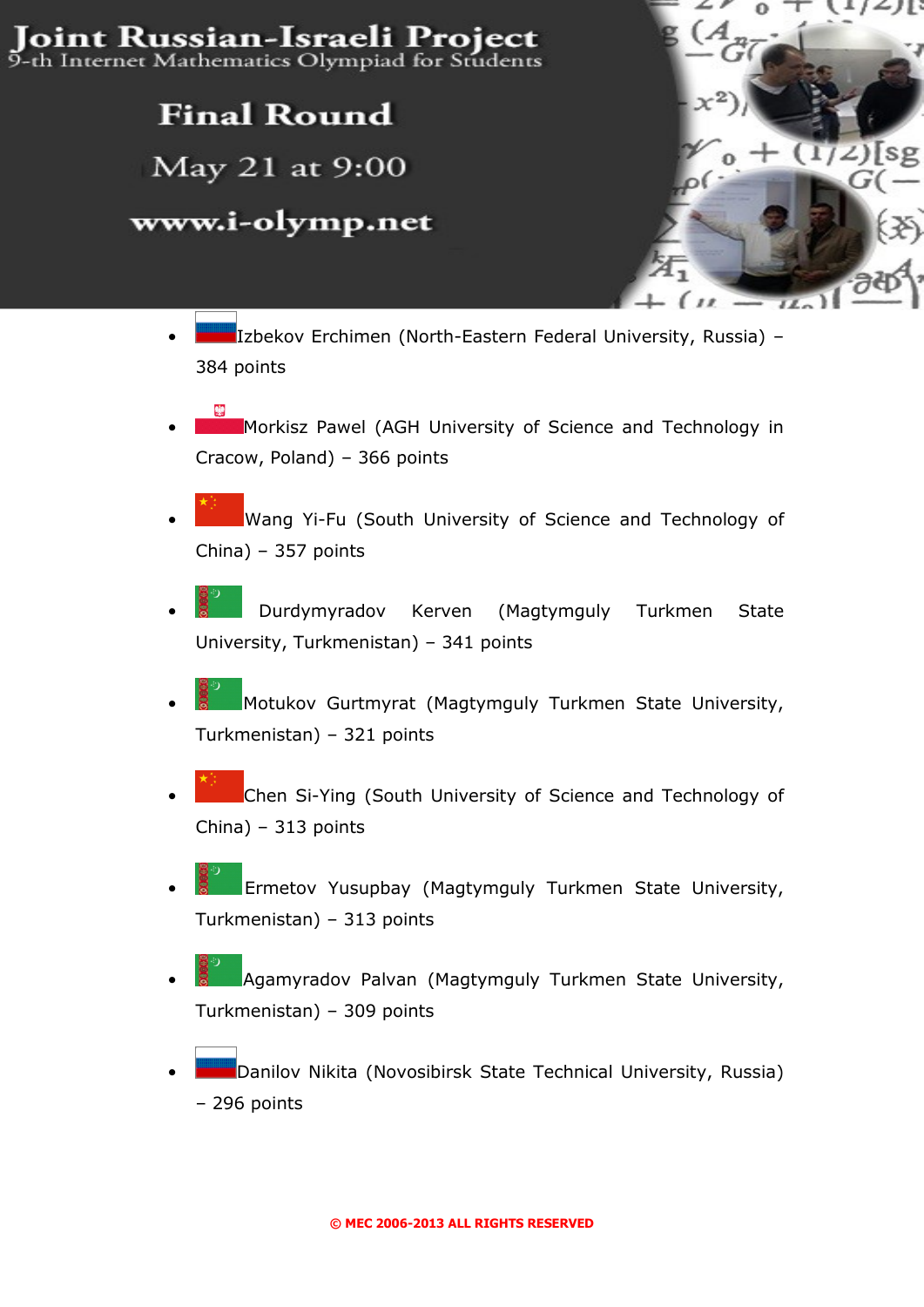Joint Russian-Israeli Project 9-th Internet Mathematics Olympiad for Students

### **Final Round**

May 21 at 9:00

#### www.i-olymp.net

• Gabyshev Dmitrii (Tyumen State University, Russia) – 270 points

 $\alpha$ 

- Claudiu George Iordache (Al. I. Cuza University, Romania) 253 points
- Coman Florin-Alexandru (Al. I. Cuza University, Romania) 251 points
- Pistol Elena (Al. I. Cuza University, Romania) 251 points
- Toremyrat Gurbanov (Turkmenistan) 240 points
- Semenov Nikita (Moscow State Institute of Radio-engineering Electronics and Automation, Russia) – 229 points
- Klimin Igor (Novosibirsk State Technical University, Russia) 228 points
- Filimonov Alexandrina (Al. I. Cuza University, Romania) 223 points
- Melinte Madalina-Ionela (Al. I. Cuza University, Romania) 223 points
- Minzat Diana (Al. I. Cuza University, Romania) 220 points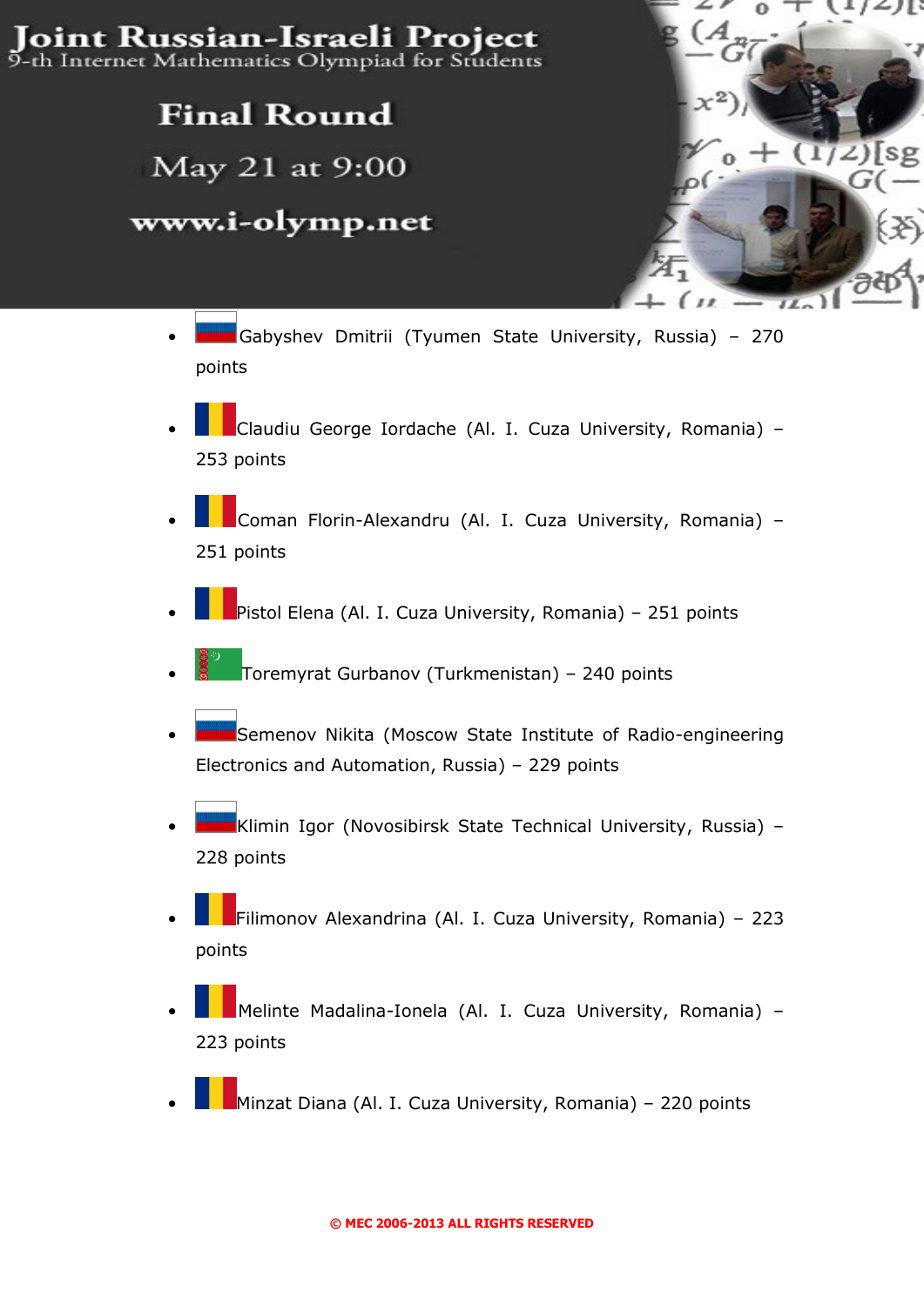Joint Russian-Israeli Project 9-th Internet Mathematics Olympiad for Students

### **Final Round**

May 21 at 9:00

#### www.i-olymp.net



- Hojayev Serdar (Magtymguly Turkmen State University, Turkmenistan) – 216 points
- Jumakuliyev Ikram (Magtymguly Turkmen State University, Turkmenistan) – 216 points
- Jumakuliyev Zakir (Magtymguly Turkmen State University, Turkmenistan) – 216 points
- Burdujanu Alice Georgiana (Al. I. Cuza University, Romania) 213 points
- Zhao Yong-Gui (South University of Science and Technology of China) – 208 points
- Wang Shi-Ruo (South University of Science and Technology of China) – 208 points
- Nedelcu Adina-Ioana (Al. I. Cuza University, Romania) 208 points
- Gurbanov Pirmyrat (Magtymguly Turkmen State University, Turkmenistan) – 206 points
- Temirow Allaberdi (Magtymguly Turkmen State University, Turkmenistan) – 205 points